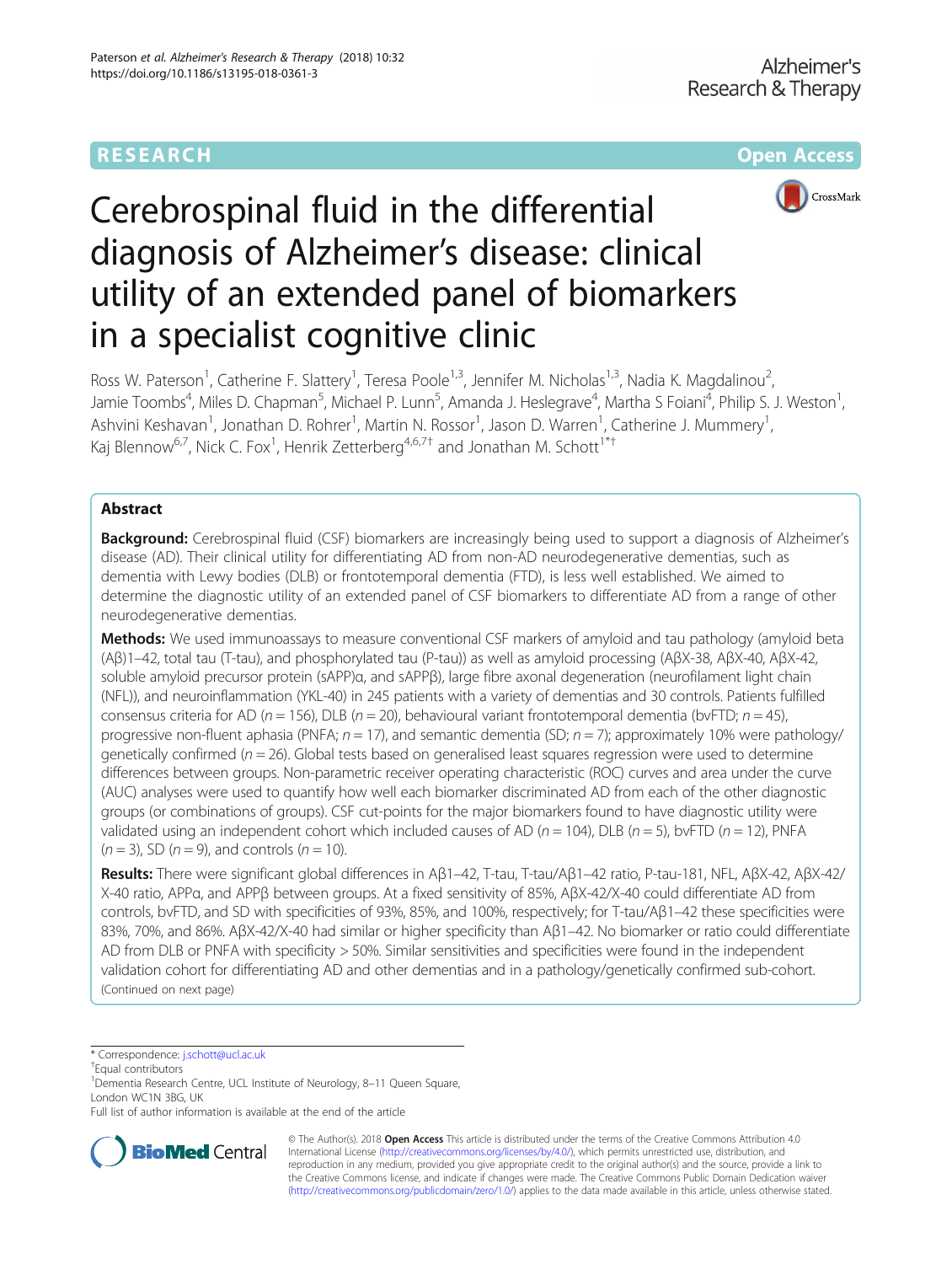# (Continued from previous page)

Conclusions: CSF AβX-42/X-40 and T-tau/Aβ1–42 ratios have utility in distinguishing AD from controls, bvFTD, and SD. None of the biomarkers tested had good specificity at distinguishing AD from DLB or PNFA.

Keywords: Cerebrospinal fluid, Biomarkers, Alzheimer's disease, Differential diagnosis

# Background

Cerebrospinal fluid (CSF) biomarkers are increasingly used to support a diagnosis of Alzheimer's disease (AD). CSF amyloid beta  $(A\beta)1-42$ , total tau (T-tau), and phosphorylated tau (P-tau) have utility in differentiating AD from controls and in predicting conversion from mild cognitive impairment (MCI) to AD dementia [\[1,](#page-9-0) [2](#page-9-0)]. Consequently, these measures are included in clinical [\[3](#page-9-0)] and research diagnostic criteria [[4\]](#page-9-0).

A variety of other CSF measures relevant to neurodegeneration are now available. These include markers of amyloid processing (AβX-38, AβX-40, AβX-42, soluble amyloid precursor protein (sAPP)α, and sAPPβ), large fibre axonal degeneration (neurofilament light chain (NFL)), and neuroinflammation (chitinase-3-like protein 1, also known as YKL-40). The AβX-42/X-40 ratio rather than Aβ1–42 alone may correct for inter-individual differences in amyloid production [[5](#page-9-0)] and may improve clinical diagnostic specificity [\[6](#page-9-0)]. Meta-analytical data confirm that YKL-40 and NFL are elevated in clinically diagnosed AD CSF compared with controls [[2\]](#page-9-0).

While most prior studies have focussed on distinguishing patients with AD from controls or predicting MCI conversion to AD, a major challenge in clinical practice is to distinguish AD from other neurodegenerative disorders, including frontotemporal dementia (FTD), dementia with Lewy bodies (DLB), semantic dementia (SD), and progressive non-fluent aphasia (PNFA). Here, the role of CSF biomarkers is much less well established.

The principal aims of this study were to determine the diagnostic utility of an extended panel of CSF biomarkers (including two biomarker ratios) both individually and in models incorporating multiple biomarkers to distinguish AD from a range of other primary neurodegenerative dementias in clinical practice, and to validate diagnostic cut-points using a second, independent cohort.

# Methods

The study was conducted in accordance with relevant clinical research regulations, and with ethical approvals in place (Queen Square ethics committee approval reference numbers 13 LO 1155 and 12 LO 1504). Written informed consent was obtained from participants where appropriate.

Two independent cohorts were studied. A test cohort was used to estimate cut-points and to determine the diagnostic utility of each biomarker for differentiating AD from the other groups. A validation cohort was then used to assess the sensitivity and specificity of these cutpoints to distinguish AD from all other subjects, from controls, and from other dementias.

# Test cohort

We included individuals referred to the Queen Square Specialist Cognitive Disorders service who had a diagnostic CSF examination between 1 January 2008 and 1 January 2012. Without knowledge of the CSF result, electronic patient records were interrogated to determine the pre-lumbar puncture (LP) diagnosis, most recent clinical diagnosis, time from earliest symptom (reported by individual or their family/caregiver) to LP, mini-mental state examination (MMSE) score at LP, and time from LP to most recent clinical assessment. Consensus criteria were used to classify individuals as: probable AD (including amnestic, logopenic aphasia, and posterior cortical atrophy variants) [\[3](#page-9-0)]; DLB [[7\]](#page-9-0); behavioural variant FTD (bvFTD) [\[8](#page-9-0)]; PNFA [\[8](#page-9-0)]; and SD [[8,](#page-9-0) [9\]](#page-9-0). The diagnosis was confirmed in 20 cases at autopsy; two patients with AD had *presenilin* 1 mutations, and three cases of BvFTD had C9ORF72 mutations and one a Tau mutation. The pre-LP clinical diagnosis (i.e. without the CSF result) was used for establishing biomarker utility. A second neurologist independently assessed approximately 45% of the cases notes; there was 95.8% diagnostic agreement between raters.

# Validation cohort

All individuals seen in our service who had a diagnostic CSF examination between 16 May 2013 and 16 May 2016 and who fulfilled consensus criteria for a dementia diagnosis (as above) were included. Twelve individuals with an AD diagnosis had an amyloid positron emission tomography (PET) scan, which was positive in all cases.

# Healthy controls

Healthy controls were recruited for research and were usually partners of affected individuals. No control had a memory complaint at recruitment or at 1-year follow-up.

# Sample treatment and analysis

CSF was collected as previously described [\[10](#page-9-0)], i.e. by LP between 9 am and 3 pm into a polypropylene vessel, centrifuged, and frozen. Samples were thawed at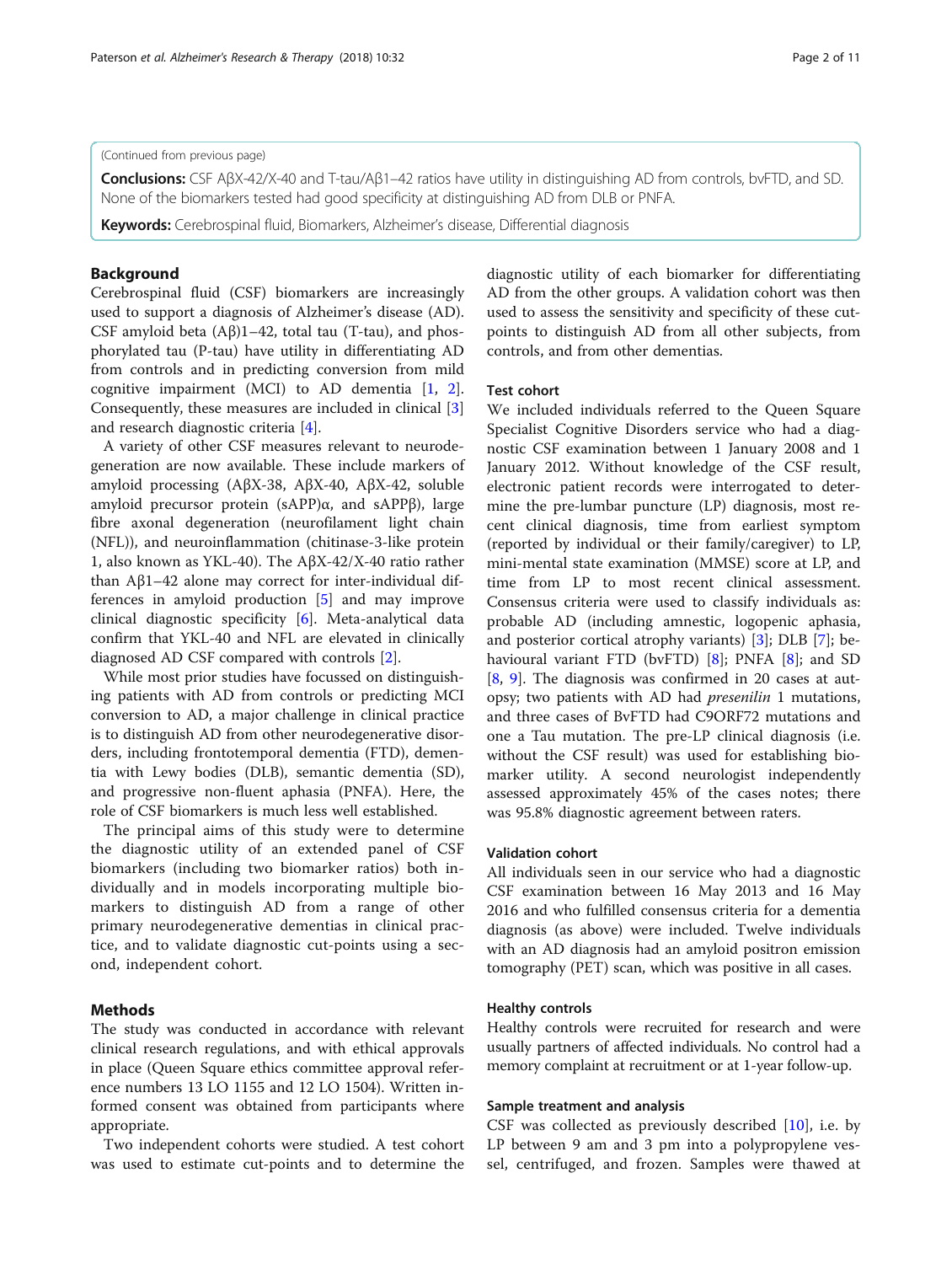<span id="page-2-0"></span>the bench for 1 h. The volume of CSF differed between individuals; accordingly, not all biomarker measurements were made for all members of the test cohort (see Table 1 for details).

Aβ1–42, T-tau, and P-tau assays were performed in batches according to local laboratory standard operating procedures to achieve inter-day coefficients of variation (CV) < 10%. Other assays (AβX-38, AβX-40 and AβX-42, NFL, YKL-40, sAPPα, and sAPPβ) were carried out at a single time point in the Neurochemistry laboratory of the University of Gothenburg by board-certified laboratory technicians. We achieved inter-plate CV of around < 10% for all assays except sAPPα and sAPPβ (details are provided in Additional file [1\)](#page-8-0). The validation cohort were tested at the Institute of Neurology, UCL. Details of the CSF methodology are provided in Additional file [1.](#page-8-0)

# Statistical analysis

Analyses were carried out using Stata Version 14.1 (Texas, USA). Data distribution was assessed and values outside an assay's reliable detectable range were assigned maximum/minimum values. Medians and interquartile ranges were used to describe demographic and clinical characteristics and CSF biomarker data by diagnostic group. Missing CSF biomarker values were assumed to be missing completely at random  $[11]$  $[11]$ , i.e. that the missingness mechanism was

| Table 1 Test cohort demographic and biomarker data for all diagnostic groups |  |
|------------------------------------------------------------------------------|--|
|------------------------------------------------------------------------------|--|

|                                   | <b>AD</b><br>$(n = 156)$                     | <b>DLB</b><br>$(n = 20)$                    | bvFTD<br>$(n = 45)$                         | <b>PNFA</b><br>$(n = 17)$                   | <b>SD</b><br>$(n = 7)$                     | Controls<br>$(n = 30)$                      |
|-----------------------------------|----------------------------------------------|---------------------------------------------|---------------------------------------------|---------------------------------------------|--------------------------------------------|---------------------------------------------|
| Age at LP (years)                 | $62.5(57-68)$                                | 70.0 (68-75)                                | $61.0(57-66)$                               | $65.0(61-69)$                               | $62.0(57-68)$                              | $63.5(50-67)$                               |
| % Male                            | 42.3                                         | 75.0                                        | 60.0                                        | 47.1                                        | 71.4                                       | 46.7                                        |
| Symptom onset<br>to LP (months)   | $36(24-60)$<br>$(n = 154)$                   | 36 (18.5-48)                                | $36(24-60)$<br>$(n = 44)$                   | $36(24 - 48)$                               | $60(18-72)$                                | N/A                                         |
| <b>MMSE</b>                       | $22(17-25)$<br>$(n = 142)$                   | $22(18-28)$<br>$(n = 15)$                   | $24(18-27)$<br>$(n = 42)$                   | $25(9.5-28)$<br>$(n = 8)$                   | $27(16-27)$<br>$(n=7)$                     | $30(30-30)$                                 |
| Duration of follow-up<br>(months) | $12(6-24)$                                   | $11(4-29.5)$                                | $11(6-23)$                                  | $12(4-24)$                                  | $23(11-43)$                                | N/A                                         |
| $A\beta$ 1-42 (pg/mL)             | 310.5 (218.0-451.5)                          | 357.5 (327.0-490.0)                         | 638.0 (396.0-871.0)                         | 440.0 (308.0-696.0)                         | 767.0 (633.0-859.0)                        | 953.0 (771.0-1199.0)                        |
| T-tau (pg/mL)                     | 674.5 (430.0-973.5)                          | 338.5 (185.0-489.0)                         | 289.0 (187.0-389.0)                         | 501.0 (367.0-744.0)                         | 319.0 (229.0-458.0)                        | 303.5 (189.0-402.0)                         |
| T-tau/Aβ1-42 ratio                | $2.3(1.2-3.7)$<br>$(n = 154)$                | $0.8(0.4-1.5)$                              | $0.4(0.3-0.7)$<br>$(n = 44)$                | $1.1(0.7-2.1)$                              | $0.5(0.3-0.6)$                             | $0.3(0.2 - 0.4)$                            |
| P-tau-181 (pg/L)                  | 86.4 (59.4-111.8)<br>$(n = 119)$             | 47.1 (38.1-64.3)<br>$(n = 16)$              | 49.2 (37.0-64.0)<br>$(n = 39)$              | 62.5 (49.8-100.1)<br>$(n = 13)$             | 50.9 (25.5 - 58.6)                         | 47.8 (39.3-65.4)<br>$(n = 26)$              |
| NFL (ng/L)                        | 1191.5<br>$(857.6 - 1584.0)$<br>$(n = 119)$  | 929.6<br>$(839.9 - 1650.1)$<br>$(n = 17)$   | 1788.4<br>$(839.9 - 3334.6)$<br>$(n = 38)$  | 1974.9<br>$(1627.7 - 3490.5)$<br>$(n = 12)$ | 2400.0<br>$(1687.5 - 3584.7)$<br>$(n = 6)$ | 649.0<br>$(515.9 - 849.5)$                  |
| YKL-40 (ng/mL)                    | 163 (127–194)<br>$(n = 114)$                 | 158 (134–186<br>$(n = 16)$                  | 163 (135 - 244)<br>$(n = 35)$               | 192 (140-207)<br>$(n = 10)$                 | 179 (132-256)<br>$(n=5)$                   | $111(93-164)$<br>$(n = 29)$                 |
| $A\beta X-38$ (ng/L)              | 1462.0<br>$(1101.4 - 2025.5)$<br>$(n = 117)$ | 1214.2<br>$(840.1 - 1529.2)$<br>$(n = 15)$  | 1306.0<br>$(1106.2 - 1658.8)$<br>$(n = 34)$ | 1653.8<br>$(1251.7 - 2046.7)$<br>$(n = 12)$ | 1751.4<br>$(1442.0 - 1777.0)$<br>$(n=5)$   | 2183<br>$(1980.8 - 3058.6)$<br>$(n = 29)$   |
| $A\beta X-40$ (ng/L)              | 3635.1<br>$(2911.0 - 4584.4)$<br>$(n = 117)$ | 2916.1<br>$(2235.6 - 3718.2)$<br>$(n = 15)$ | 3439.5<br>$(2714.7 - 4274.9)$<br>$(n = 34)$ | 3900.6<br>$(3175.7 - 4355.6)$<br>$(n = 12)$ | 3965.4<br>$(3702.2 - 4537.6)$<br>$(n = 5)$ | 5478.3<br>$(4888.3 - 7615.2)$<br>$(n = 29)$ |
| $A\beta X-42$ (ng/L)              | 164.6 (109.1-231.6)<br>$(n = 117)$           | 182.1 (170.9-281.7)<br>$(n = 15)$           | 284.5 (195.2-369.4)<br>$(n = 34)$           | 183.0 (117.4-343.6)<br>$(n = 12)$           | 346.0 (309.9-372.1)<br>$(n = 5)$           | 592.2 (469.7-749.8)<br>$(n = 29)$           |
| $A\beta X-42/X-40$ ratio          | $0.043$ $(0.036 - 0.053)$<br>$(n = 117)$     | 0.055 (0.047-0.089)<br>$(n = 15)$           | $0.083(0.072 - 0.094)$<br>$(n = 34)$        | $0.052$ (0.040-0.087)<br>$(n = 12)$         | $0.087(0.085 - 0.093)$<br>$(n=5)$          | $0.107(0.092 - 0.114)$<br>$(n = 29)$        |
| APPa (ng/mL)                      | 348.8 (254.9-532.7)<br>$(n = 119)$           | 218.6 (175.8-368.1)<br>$(n = 16)$           | 270.7 (164.9-328.7)<br>$(n = 37)$           | 374.3 (316.1-467.3)<br>$(n = 12)$           | 379.5 (281.7-479.8)<br>$(n=5)$             | 426.4 (322.0-654.5)                         |
| $APPB$ (ng/mL)                    | 202.2 (151.2-325.8)<br>$(n = 119)$           | 138.0 (115.0-175.2)<br>$(n = 16)$           | 128.0 (107.4-187.1)<br>$(n = 37)$           | 220.3 (178.8-298.1)<br>$(n = 12)$           | 181.9 (171.4-236.4)<br>$(n=5)$             | 258.6 (182.0-372.0)                         |

Median and interquartile ranges are shown

Where data were missing, the number of subjects for which data were available is indicated within parentheses

Aß amyloid beta, AD Alzheimer's disease, APP amyloid precursor protein, bvFTD behavioural variant frontotemporal dementia, DLB dementia with Lewy bodies, LP lumbar puncture, PNFA progressive non-fluent aphasia, SD Semantic dementia, MMSE mini-mental state examination, NFL neurofilament light chain, P-tau phosphorylated tau, T-tau total tau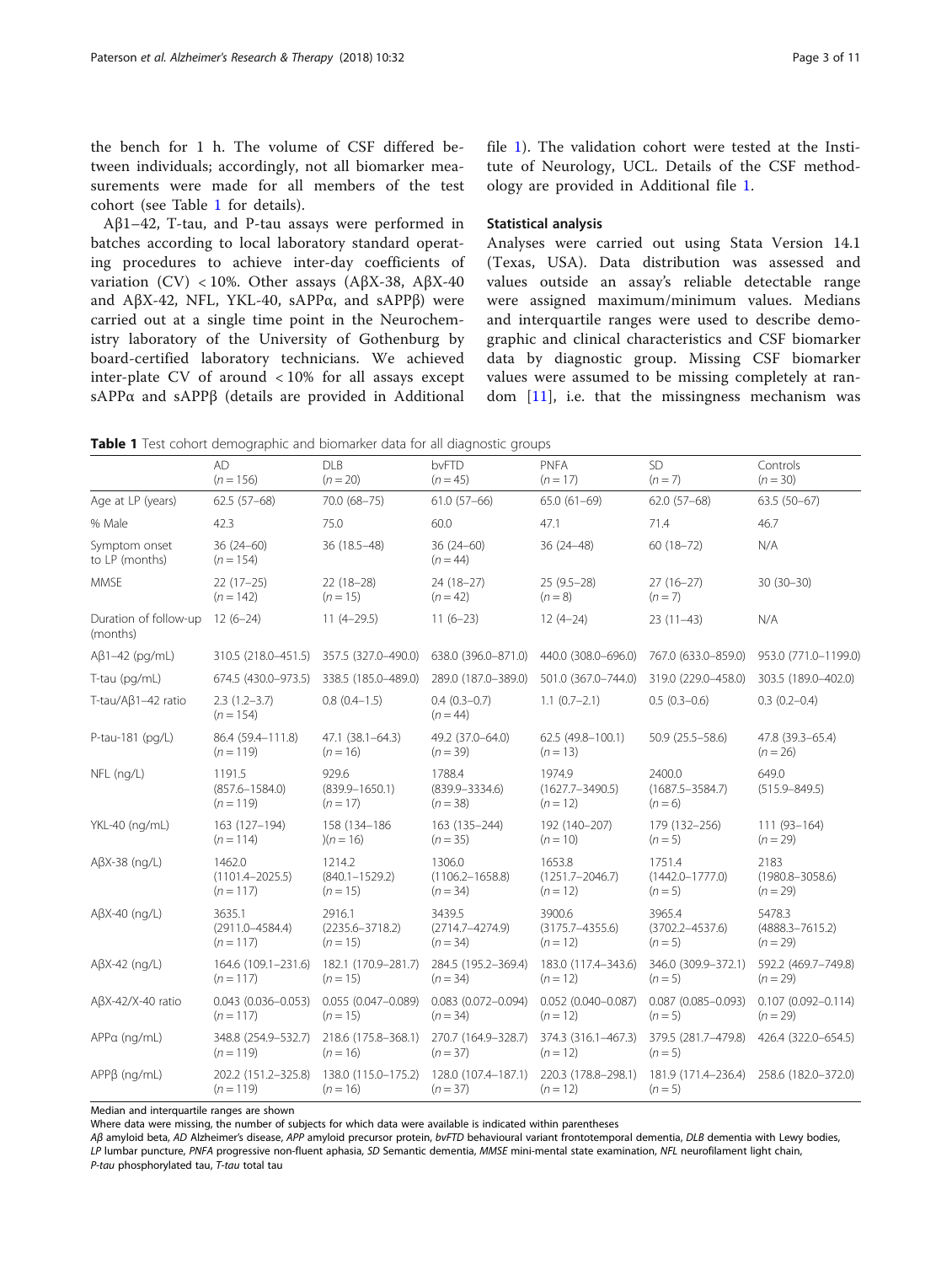unrelated to any covariates relevant to the analysis. CSF biomarkers were compared between diagnostic groups using log-transformed data due to skewed and/or truncated data, and a generalised least squares linear regression model was used (an extension of the t test/analysis of variance (ANOVA) model that allows different group-specific residual variances). These global tests for differences between groups were assessed first across all groups including healthy controls, then only in cases with dementia, and finally in cases with dementia also adjusting for age, sex, and disease duration. Post-hoc pairwise comparisons between diagnostic groups were made when the initial (unadjusted) global test across dementia-only groups was statistically significant ( $p < 0.05$ ), and in any biomarker where the unadjusted  $p$  value was  $> 0.05$  but the adjusted  $p$  value was < 0.05. For the pairwise comparisons, a conservative Bonferroni-adjusted threshold *p* value for significance  $(p < 0.003)$  was also used, based on 15 pairwise tests for each biomarker.

Non-parametric receiver operating characteristic (ROC) curves and the area under the curve (AUC) were used to quantify how well each biomarker discriminated between AD and each other diagnostic group (or combinations of groups). The group sizes varied greatly, reflecting the prevalence of these conditions in the population. Assuming that a biomarker is associated with disease, AUC can be considered a simple measure of the probability that a randomly selected case would have a higher biomarker value than a control, assuming higher values are associated with disease (vice versa if lower values are associated with disease) [\[12](#page-9-0)].

For the five best-performing (based on AUCs) biomarkers for each of the group comparisons, cutpoints and conservative exact binomial confidence intervals were estimated for a set sensitivity of 85%, as suggested by the Reagan consensus report [\[13](#page-9-0)], and the associated specificities calculated. For a set sensitivity of 85% (i.e. an 85% probability of a positive test among patients with disease), given that AD is always set as the 'case' in any comparison, the optimal cut-point for any specific biomarker is the same regardless of which other diagnostic group is being used as the comparator; it is the specificity that changes for different comparators.

ROC curves from logistic regression models incorporating up to five best-performing biomarkers (based on highest AUC) were used to calculate AUCs where group sizes were sufficiently large (> 10 subjects in each of two groups compared) to avoid over-fitting, with bias corrected bootstrapped confidence intervals for the AUC (2000 replications). The analyses used the 'leave one out' approach to address the potential for over-optimistic

estimates of AUCs and specificities obtained from these joint models, as this can particularly be an issue when AD cases greatly outnumber the comparator group.

The estimated cut-points of those biomarkers which showed utility in differentiating AD from one or more groups in the test cohort, and for which measures were available, were used to calculate sensitivity and specificity in the validation cohort; due to the small numbers in some diagnostic groups, we only assessed the ability to distinguish AD from controls, from other dementias, and from other dementias and controls combined. Similarly, sensitivity and specificity were calculated in the pathology/genetically confirmed sub-cohort to distinguish AD from other dementias.

# Results

# Subject demographics

We included 418 subjects, 275 in the test and 143 in the validation cohorts. The test cohort comprised 245 patients with dementia (AD ( $n = 156$ , including 27 posterior cortical atrophy (PCA) and 12 logopenic progressive aphasia (LPA)), DLB  $(n = 20)$ , bvFTD  $(n = 45)$ , PNFA  $(n = 17)$ , and SD  $(n = 7)$ , and 30 controls. All groups had a similar disease duration (symptom onset to LP) except for the SD group who presented later (Table [1\)](#page-2-0). The DLB group was older than the other disease groups and the proportion of males was higher for DLB and SD than the other groups. Of the 143 individuals in the validation cohort, 104 had AD, 29 had other dementias (5 DLB, 12 bvFTD, 3 PNFA, and 9 SD) and 10 were controls.

# Pathology and genetic confirmation

In total 26 subjects were pathologically or genetically confirmed. Eleven subjects in the test cohort who received a clinical diagnosis of AD (including two with PCA) had a pathological diagnosis of AD at autopsy. None of the subjects diagnosed with AD during life had a non-AD pathological diagnosis. A further two subjects had presenilin 1 mutations known to cause AD. One subject with DLB received a pathological diagnosis of mixed AD/DLB pathology. Five cases with a clinical diagnosis of bvFTD received a pathological diagnosis: one had frontotemporal lobar degeneration with TDP-43 pathology type 3; one had a tauopathy with features compatible with chronic traumatic encephalopathy; one had Pick's disease; one had FTLD-TDP Type A; and one had mixed AD, Lewy body pathology, and TDP 43 pathology. Four further cases had confirmed genetic bvFTD (three with C9ORF72 mutations and one a Tau mutation). Two patients with PNFA reached autopsy. One had mixed pathology with Pick's disease, AD pathology, cerebral amyloid angiopathy Lewy body pathology and the other FTLD-TDP Type A pathology. One patient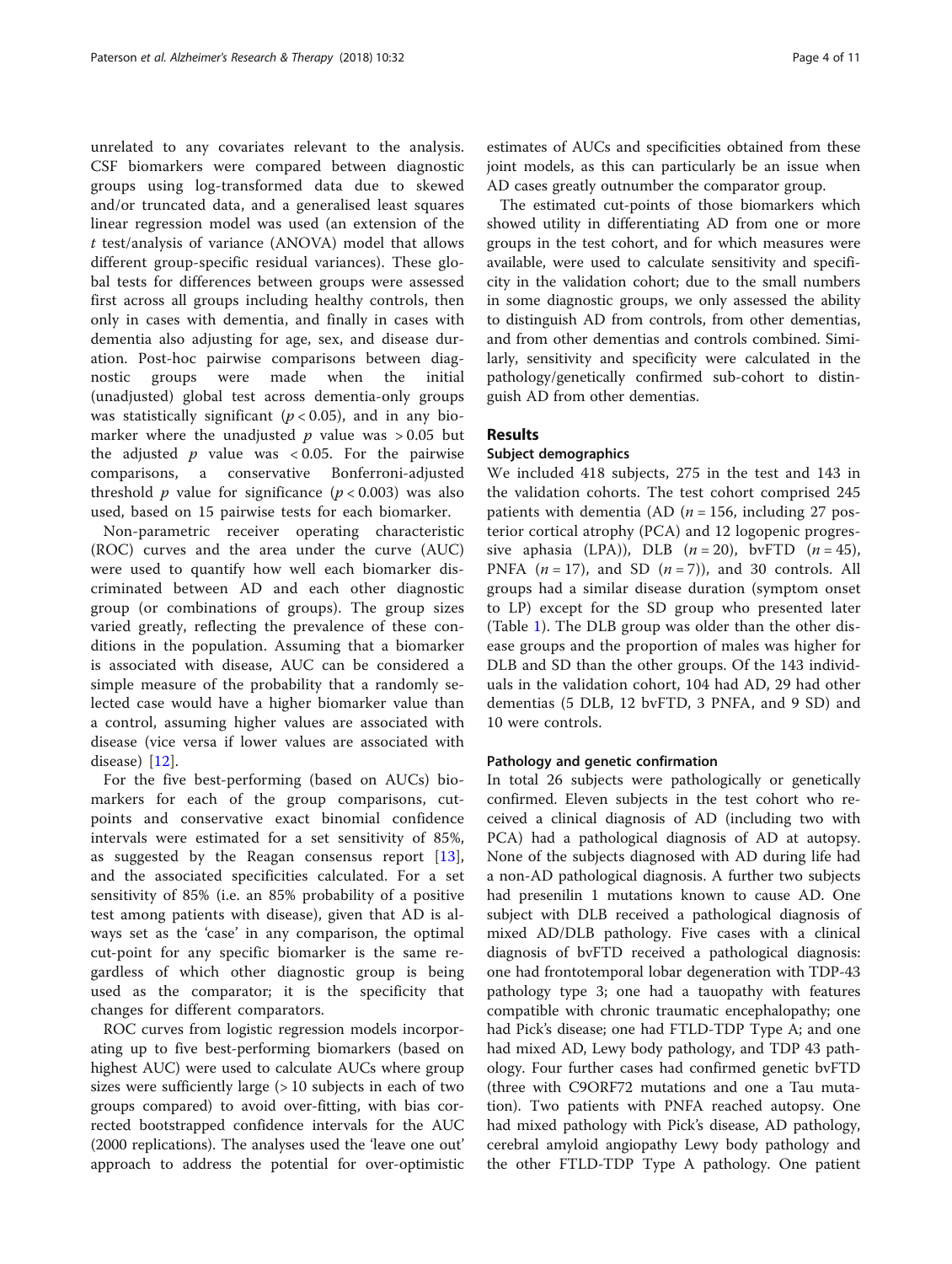<span id="page-4-0"></span>with SD received a pathological diagnosis of FTLD-TDP Type C pathology.

#### CSF biomarker concentrations

The biomarker profile of each diagnostic group in the test cohort is shown in Table [1](#page-2-0) and box-plots are provided in Fig. 1. In the validation cohort data were available for five biomarkers/ratios: Aβ1–42 ( $n = 143$ ); T-tau ( $n =$ 143); P-tau (*n* = 131); T-tau/Aβ1-42 ratio (*n* = 143); and AβX-42/X-40 ratio ( $n = 140$ ). In the pathology/genetically confirmed sub-cohort, data were available for: Aβ1–42 (n = 26); T-tau (*n* = 26); P-tau (*n* = 19); T-tau/Aβ1–42 ratio (*n* = 26); and A $\beta$ X-42/X-40 ratio (*n* = 17).

Comparisons between the groups based on regression analyses are shown in Table [2](#page-5-0). There was a significant difference  $(p < 0.05)$  between disease groups for all tested biomarkers when controls were included. When

 $2,000$ 

 $1,500$ 

1,000

500

Aß1-42 (pg/ml)

AB1-42

excluding the control group this remained the case for nine measures. Additionally, when adjusting for age, sex, and disease duration there was evidence for a difference  $(p = 0.04)$  between groups for one additional biomarker (YKL-40) whereas no difference had been apparent in the unadjusted analysis ( $p = 0.51$ ).

Figure 1 shows pairwise comparisons between diagnostic groups where the (unadjusted) global test across dementia-only groups was statistically significant (unadjusted  $p < 0.05$ ). A summary of where there was evidence of a difference in mean biomarker concentration is shown in Table [3](#page-5-0) for each pairwise comparison, both for an unadjusted  $p < 0.05$  threshold for significance and a conservative Bonferroni-adjusted  $p < 0.003$  threshold.

Based on the conservative Bonferroni-adjusted threshold for significance, T-tau/Aβ1–42 ratio, T-tau, and Ptau were significantly elevated in AD compared with

T-Tau/Aß1-42 ratio

 $10$ 

 $6$ 

-Tau/Aß1-42 ratio



T-Tau

3,000

 $2,000$ 

 $1.000$ 

 $\Omega$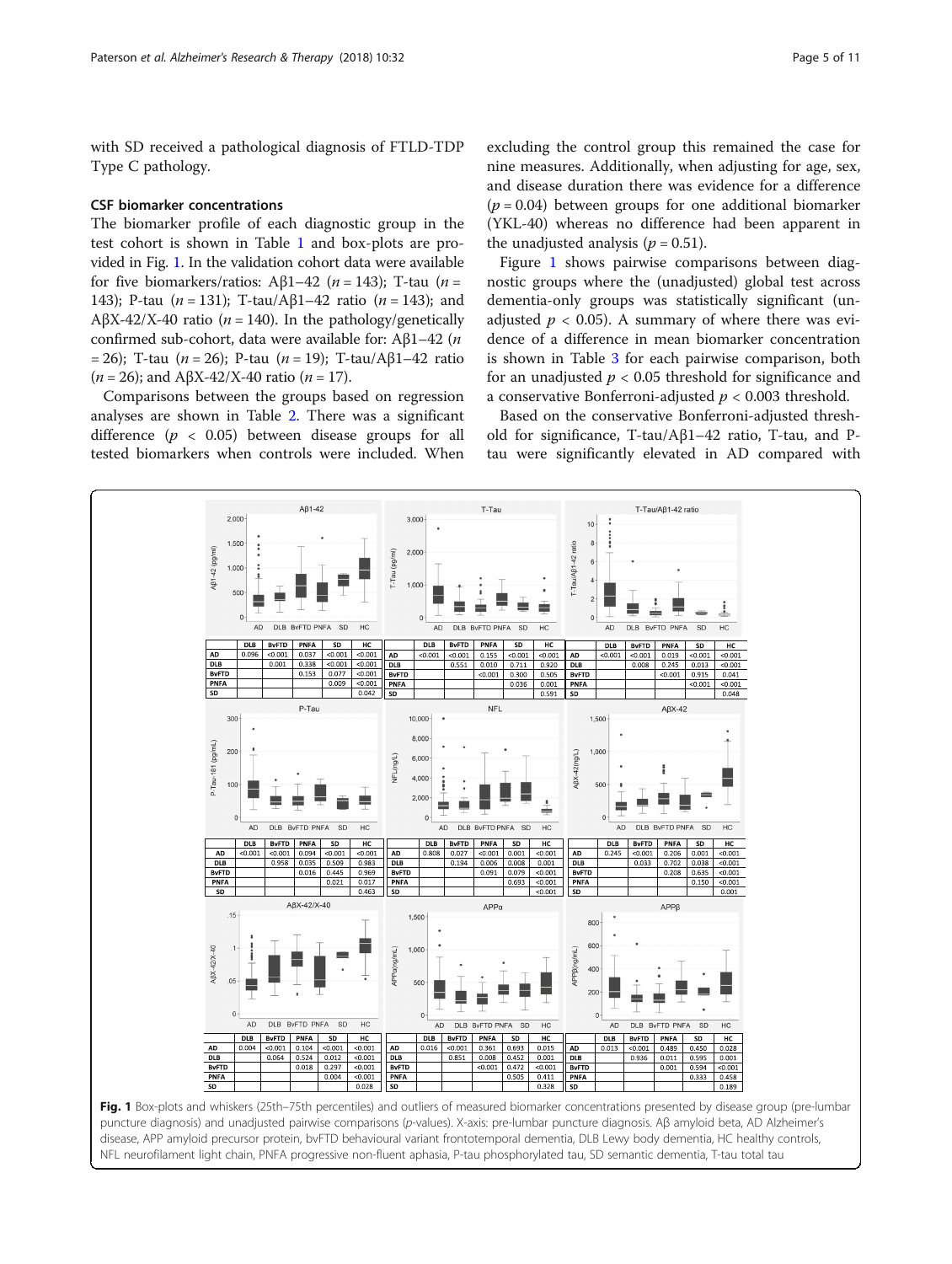<span id="page-5-0"></span>Table 2 Regression analyses comparing biomarkers between all disease groups classified according to pre-lumbar puncture diagnosis, with and without healthy controls

|                            | Global test*<br>including HC<br>(p value) | Global test**<br>excluding HC<br>$(p$ value) | Adjusted***<br>global test<br>excluding HC<br>$(p$ value) |
|----------------------------|-------------------------------------------|----------------------------------------------|-----------------------------------------------------------|
| $A\beta$ 1-42              | < 0.0001                                  | < 0.0001                                     | < 0.0001                                                  |
| T-tau                      | < 0.0001                                  | < 0.0001                                     | < 0.0001                                                  |
| T-tau/A $\beta$ 1-42 ratio | < 0.0001                                  | < 0.0001                                     | < 0.0001                                                  |
| P-tau-181                  | < 0.0001                                  | < 0.0001                                     | < 0.0001                                                  |
| NFL.                       | < 0.0001                                  | < 0.0001                                     | < 0.0001                                                  |
| YKL-40                     | 0.0038                                    | 0.51                                         | 0.04                                                      |
| $A\beta X-38$              | < 0.0001                                  | 0.43                                         | 0.17                                                      |
| $A\beta X-40$              | < 0.0001                                  | 0.57                                         | 0.30                                                      |
| $A\beta X - 42$            | < 0.0001                                  | 0.0001                                       | 0.0002                                                    |
| $A\beta X-42/X-40$ ratio   | < 0.0001                                  | < 0.0001                                     | < 0.0001                                                  |
| APPa                       | < 0.0001                                  | < 0.0001                                     | 0.0001                                                    |
| APPB                       | < 0.0001                                  | 0.0001                                       | 0.0001                                                    |

Biomarker data are log transformed to achieve normal distribution Aβ amyloid beta, APP amyloid precursor protein, HC healthy controls, NFL neurofilament light chain, P-tau phosphorylated tau, T-tau total tau  $*p < 0.05$  provides evidence that the disease groups, including the HC group, do not all have the same mean biomarker value

\*\*As for \*, excluding control group

\*\*\*As for \*\*, also adjusting for age, sex, and time from symptom onset to lumbar puncture

each of the other neurodegenerative disorders tested, except PNFA. AβX-42/AβX-40 was significantly lower in the AD cohort than in bvFTD and SD. Aβ1–42 concentrations were lowest in the AD and DLB groups; there

was no evidence this biomarker differed between these two disease groups. NFL was significantly higher in all neurodegenerative disorders compared with healthy controls (Fig. [1](#page-4-0)); concentrations were higher in the SD and PNFA groups compared with the AD group (Table 3). APPα and APPβ were significantly lower in bvFTD compared with AD, PNFA, and healthy controls (Fig. [1\)](#page-4-0).

AβX-38 and AβX-40 concentrations were lower in all neurodegenerative diseases, except SD, compared with controls ( $p < 0.001$ ) but there were no pairwise significant differences between each of the diseases. YKL-40 concentrations were higher across all dementias relative to healthy controls but not between diseases in the unadjusted analyses; after adjusting for age, sex, and time from symptom onset to LP there was evidence of a difference between DLB and bvFTD  $(p = 0.003)$ .

# Diagnostic utility of CSF biomarkers

Cut-points for each biomarker at a pre-determined fixed sensitivity of 85% are shown in Table [4](#page-6-0). A summary of the 'top 5' biomarkers (by AUC) is given in Table [5,](#page-7-0) with the highest AUCs varying between 0.79 and 0.95; the specificities are also shown and varied between 24% and 100%.

Table [5](#page-7-0) also shows the results from incorporating the best-performing biomarkers into a single model for each of the comparisons of AD against other groups. There was no suggestion that including more than one biomarker usefully improved AUC or specificity when compared to the single biomarker with highest AUC or specificity, respectively.

Table 3 Summary of the biomarkers that are significantly different between neurodegenerative disorders

|               | $A\beta1-42$      | T-tau          | $T-tau/A\beta1-42$ | P-tau            | <b>NFL</b>     | $A\beta X - 42$   | $A\beta X - 42/X - 40$ | APPa           | APPP        |
|---------------|-------------------|----------------|--------------------|------------------|----------------|-------------------|------------------------|----------------|-------------|
| AD vs DLB     |                   | $+$<br>$^{++}$ | $+$<br>$^{++}$     | $+$<br>$^{++}$   |                |                   | $^{+}$                 | $^{+}$         | $^{+}$      |
| AD vs bvFTD   | $^{+}$<br>$++$    | $+$<br>$^{++}$ | $^{+++}$           | $\! +$<br>$++$   | $+$            | $+$<br>$++$       | $+$<br>$^{++}$         | $+$<br>$++$    | $+$<br>$++$ |
| AD vs PNFA    | $+$               |                | $^{+}$             |                  | $+$<br>$^{++}$ |                   |                        |                |             |
| AD vs SD      | $+$<br>$++$       | $+$<br>$++$    | $+$<br>$^{++}$     | $+$<br>$^{++}$   | $+$<br>$^{++}$ | $\! +$<br>$^{++}$ | $+$<br>$^{++}$         |                |             |
| DLB vs bvFTD  | $+$<br>$^{++}\,$  |                | $^{+}$             |                  |                | $\! +$            |                        |                |             |
| DLB vs PNFA   |                   | $+$            |                    | $\boldsymbol{+}$ | $^{+}$         |                   |                        |                | $+$         |
| DLB vs SD     | $^{+}$<br>$^{++}$ |                | $^{+}$             |                  | $+$            | $^{+}$            | $+$                    |                |             |
| bvFTD vs PNFA |                   | $+$<br>$++$    | $+$<br>$^{++}$     | $+$              |                |                   | $+$                    | $^{+}$<br>$++$ | $+$<br>$++$ |
| bvFTD vs SD   |                   |                |                    |                  |                |                   |                        |                |             |
| PNFA vs SD    | $^{+}$            | $^{+}$         | $^{+}$<br>$^{++}$  | $\! + \!\!\!\!$  |                |                   | $\! + \!\!\!\!$        |                |             |

Biomarkers with "+" distinguish between groups with  $p < 0.05$  from the unadjusted analysis, and "++" distinguish between groups with Bonferroni corrected  $p < 0.003$ AB amyloid beta, AD Alzheimer's disease, APP amyloid precursor protein, by FTD behavioural variant frontotemporal dementia, DLB dementia with Lewy bodies, PNFA progressive non-fluent aphasia, SD Semantic dementia, NFL neurofilament light chain, P-tau phosphorylated tau, T-tau total tau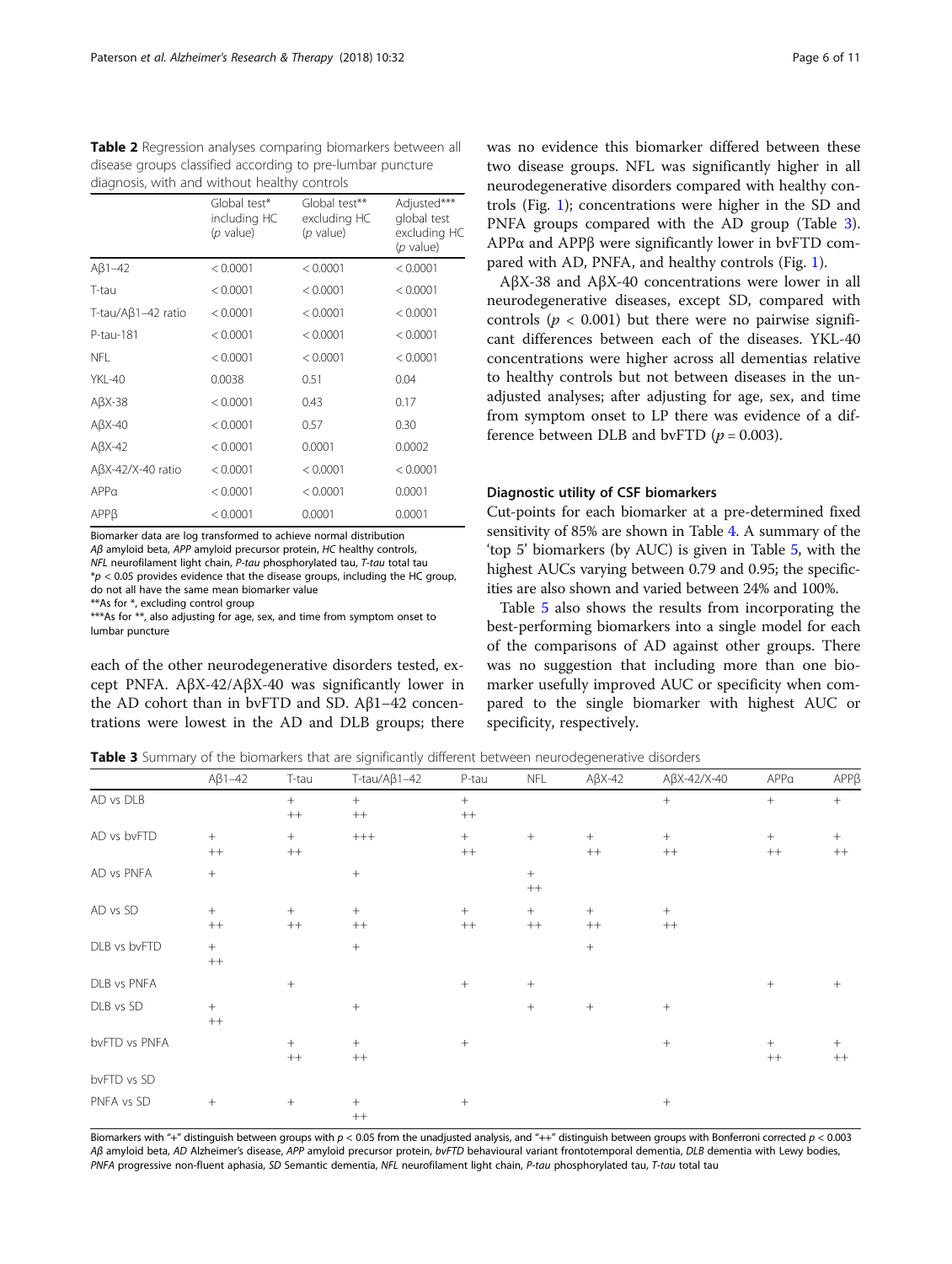<span id="page-6-0"></span>Table 4 Optimal cut-point (95% CI) for AD\* at a sensitivity of 85%

| Biomarker             | Cut-point | 95% CI |        |  |  |
|-----------------------|-----------|--------|--------|--|--|
|                       |           | I ower | Upper  |  |  |
| $A\beta$ 1-42 (pg/mL) | < 529.0   | 479.0  | 647.0  |  |  |
| T-tau (pg/mL)         | > 312.0   | 261.0  | 391.0  |  |  |
| T-tau/Aβ1-42 ratio    | > 0.64    | 0.52   | 1.01   |  |  |
| P-tau $(pq/L)$        | >48.9     | 42.4   | 58.7   |  |  |
| $A\beta X-42/X-40$    | < 0.060   | 0.055  | 0.088  |  |  |
| $APP\beta$ (ng/mL)    | >136.4    | 115.3  | 144.6  |  |  |
| $NFL$ (ng/L)          | < 1877.0  | 609.8  | 3149.6 |  |  |

\*For a set sensitivity of 85%, given that AD is always set as the 'case' in any comparison, the optimal cut-point for any specific biomarker is the same regardless of which other diagnostic group is being used as the comparator; it is the specificity that changes for different comparators

Aβ amyloid beta, AD Alzheimer's disease, APP amyloid precursor protein, CI confidence interval, NFL neurofilament light chain, P-tau phosphorylated tau, T-tau total tau

# Validation

In the validation cohort we calculated sensitivity and specificity for Aβ1–42, T-tau, P-tau, T-tau/Aβ1–42, and AβX-42/X-40 using the optimal cut-points determined in the test cohort that provided a sensitivity of 85% (Additional file [2](#page-8-0): Table S1). Sensitivities were very consistent with the 85%, ranging from 83 to 88% for all biomarkers compared between all groups except for Aβ1–42 where the sensitivity was lower (71%). We also calculated sensitivities and specificities of these biomarkers for the pathologically or genetically defined cases ( $n = 26$  $n = 26$  $n = 26$ ) (Additional file 2: Table S1), finding superior sensitivities (83–100%) and broadly comparable specificities given the smaller sample sizes and missing values for some biomarkers.

# **Discussion**

In this single centre, primarily clinic-based study we show that some biomarkers with proven ability to distinguish AD from healthy controls [\[2](#page-9-0)] also have utility for differentiating AD from other neurodegenerative dementias in clinical practice. In particular, T-tau/Aβ1–42 and AβX-42/X-40 ratios combine high sensitivity (85%) and good specificity (> 70%) for distinguishing AD not only from controls but also from SD and bvFTD; Aβ1–42 performed similarly well for distinguishing AD from controls and SD. In contrast, none of the biomarkers, or models with multiple biomarkers, could reliably differentiate AD from DLB or PNFA with high specificity.

The cut-points we generated are similar to those found in other studies. For differentiating AD subjects from healthy controls we found broad agreement with those reported in previous studies [\[14](#page-9-0)] for  $A\beta1-42$ , T-tau/ Aβ1–42, and AβX-42/X-40. The exception was P-tau, where our cut-point (48.9 pg/mL) was lower than that quoted by the kit manufacturer (61 pg/mL)  $[15]$  $[15]$  $[15]$ . This

may reflect our choice of a set sensitivity of 85% (resulting in a specificity of 54%) compared with the manufacturer's 80% (with a specificity of 87%).

Overall, we found no evidence that models incorporating multiple biomarkers (or simple ratios) materially improved AUC or specificity compared to the bestperforming single biomarker (or ratio) with highest AUC or specificity, respectively. Specifically, for AD vs healthy controls we were able to achieve good sensitivity and specificity using Aβ1–42, T-tau/Aβ1–42, and AβX-42/X-40 without using complex models of multiple biomarkers or formulae that have been proposed in other studies [\[16,](#page-10-0) [17\]](#page-10-0).

It was possible to differentiate AD from SD or bvFTD with good sensitivity and specificity particularly using AβX-42/X-40. While the 100% specificity for AβX-42/X-40 to distinguish AD from SD is inevitably influenced by the small SD sample size, the generally high specificities are likely to reflect that SD is very pathologically homogeneous, typically being underpinned by TDP 43 type C pathology [\[18,](#page-10-0) [19](#page-10-0)] as was the case in the one SD case in this cohort who came to autopsy. Using  $AβX-42/X-40$ , the specificity for AD versus bvFTD was still high (85%) despite the fact that bvFTD can sometimes be caused by AD pathology, or have co-existent AD pathology [\[19\]](#page-10-0).

We found that no single or ratio of CSF biomarkers achieved useful specificity for distinguishing AD from DLB [[20,](#page-10-0) [21](#page-10-0)]. P-tau and T-tau were the best performing biomarkers but, consistent with a previous meta-analysis [[22\]](#page-10-0), they were not diagnostically useful, achieving specificities of only approximately 50%. This is likely to reflect that AD pathology is very common in pathologically confirmed DLB  $[23]$  $[23]$ , as was seen in the one subject in this cohort with clinically diagnosed DLB who had mixed AD/DLB pathology at autopsy. Improving specificity is therefore likely to require a positive biomarker for DLB pathology, e.g. a reliable marker of alpha-synuclein inclusions. An enzyme-linked immunosorbent assay (ELISA) biomarker for DLB pathology has slightly improved the diagnostic utility of CSF biomarkers for differentiating AD from DLB [\[24\]](#page-10-0); more recently, a realtime quaking induced conversion assay (RT-QUIC) showed significant promise as a highly specific test for DLB pathology [\[25](#page-10-0)].

None of the biomarkers was useful for differentiating AD from PNFA; the best performing measure was NFL, which achieved a specificity of only 50%. PNFA is classically considered within the FTD spectrum, but 10–30% of cases have AD pathology at autopsy [\[26,](#page-10-0) [27\]](#page-10-0). In this cohort two PNFA case had had an autopsy, where mixed pathology (Pick's disease, AD, cerebral amyloid angiopathy, and Lewy Body pathology) and FTLD TDP 43 pathology were found. The relatively poor specificity for any CSF biomarker in this group is likely therefore to reflect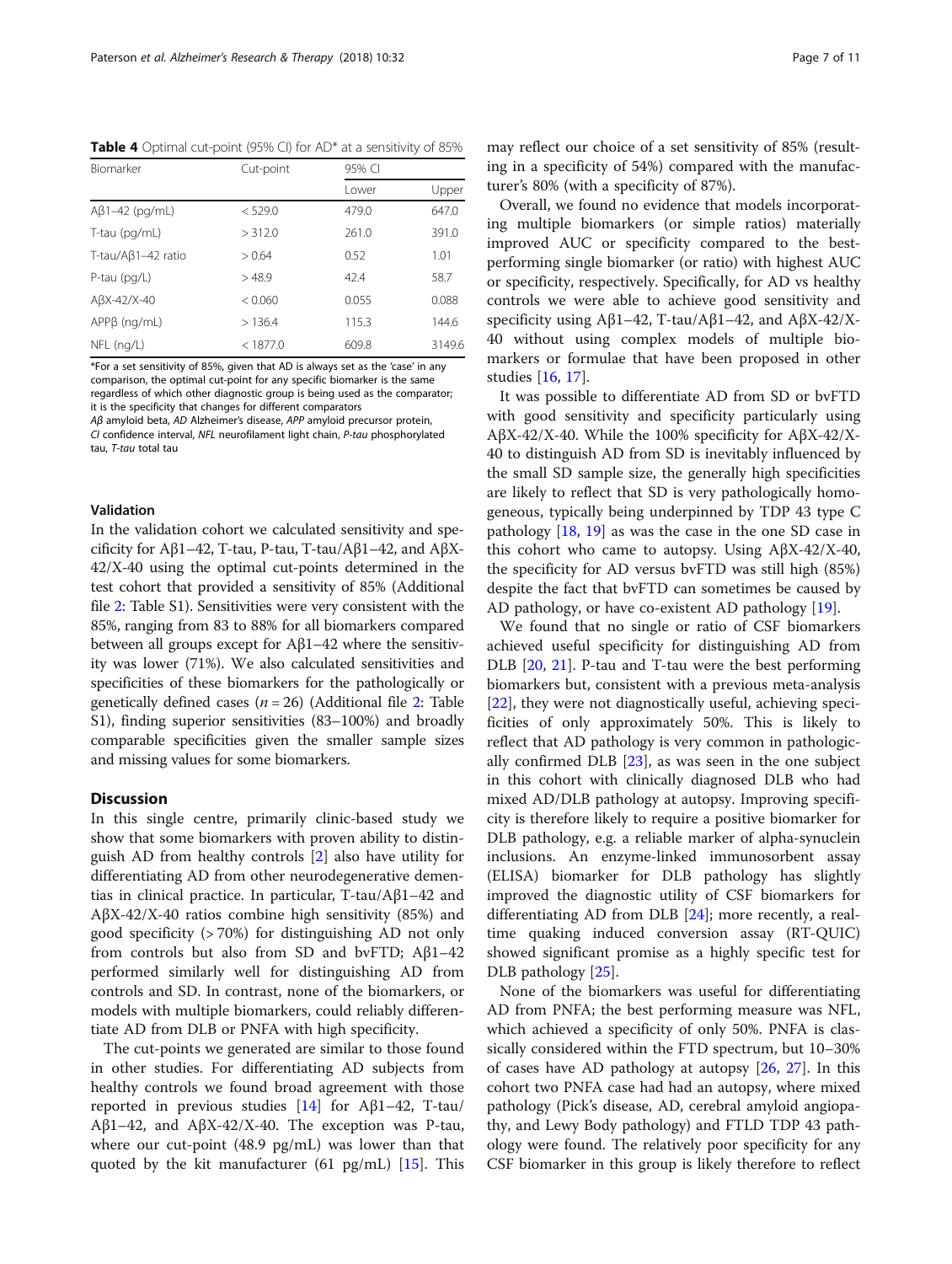<span id="page-7-0"></span>Table 5 AUC (and 95% CI) and specificity (at a fixed sensitivity of 85%) of the 'top 5' biomarkers, comparing AD with other neurodegenerative disorders and controls

| Diagnostic groups               | Biomarker                | AUC (95% CI)           | Specificity (%)* |
|---------------------------------|--------------------------|------------------------|------------------|
| AD vs HC                        | $A\beta X-42/X-40$ ratio | $0.95(0.92 - 0.99)$    | 93%              |
|                                 | $A\beta$ 1-42 (pg/mL)    | $0.93(0.88 - 0.98)$    | 90%              |
|                                 | T-tau/Aβ1-42 ratio       | $0.93(0.89 - 0.97)$    | 83%              |
|                                 | T-tau (pg/mL)            | $0.81$ $(0.73 - 0.90)$ | 53%              |
|                                 | P-tau (pg/L)             | $0.80(0.71 - 0.88)$    | 54%              |
|                                 | All the above            | $0.91(0.84 - 0.95)$    | 88%              |
| AD vs DLB                       | P-tau (pg/L)             | $0.79(0.68 - 0.90)$    | 50%              |
|                                 | T-tau (pg/mL)            | $0.78(0.67 - 0.88)$    | 50%              |
|                                 | T-tau/Aβ1-42 ratio       | $0.77(0.66 - 0.88)$    | 40%              |
|                                 | $A\beta X-42/X-40$ ratio | $0.73$ $(0.59 - 0.88)$ | 47%              |
|                                 | $APP\beta (ng/mL)$       | $0.73$ $(0.58 - 0.87)$ | 44%              |
|                                 | All the above            | $0.75(0.54 - 0.88)$    | 50%              |
| AD vs bvFTD                     | T-tau/Aβ1-42 ratio       | $0.89(0.85 - 0.94)$    | 70%              |
|                                 | $A\beta X-42/X-40$ ratio | $0.86$ (0.77-0.94)     | 85%              |
|                                 | T-tau (pg/mL)            | $0.83$ $(0.76 - 0.90)$ | 64%              |
|                                 | $A\beta$ 1-42 (pg/mL)    | $0.78$ (0.70-0.87)     | 60%              |
|                                 | P-tau (pg/L)             | $0.78$ (0.70-0.86)     | 46%              |
|                                 | All the above            | $0.86$ (0.78-0.92)     | 81%              |
| AD vs PNFA <sup>a</sup>         | NFL (ng/L)               | $0.84(0.76 - 0.93)$    | 50%              |
|                                 | T-tau/Aβ1-42 ratio       | $0.67$ $(0.54 - 0.80)$ | 24%              |
|                                 | $A\beta$ 1-42 (pg/mL)    | $0.65(0.50-0.80)$      | 35%              |
|                                 | All the above            | $0.60$ $(0.16 - 0.76)$ | 42%              |
| AD vs SD <sup>b</sup>           | $A\beta X-42/X-40$ ratio | $0.92$ $(0.86 - 0.97)$ | 100%             |
|                                 | T-tau/Aβ1-42 ratio       | $0.91(0.86 - 0.96)$    | 86%              |
|                                 | $A\beta$ 1-42 (pg/mL)    | $0.91(0.84 - 0.98)$    | 86%              |
|                                 | NFL (ng/L)               | $0.87(0.78 - 0.96)$    | 67%              |
|                                 | P-tau (pg/L)             | $0.85(0.75-0.94)$      | 29%              |
| AD vs non-AD dementia           | T-tau/Aβ1-42 ratio       | $0.82$ (0.77-0.88)     | 56%              |
|                                 | $A\beta X-42/X-40$ ratio | $0.79(0.72 - 0.87)$    | 68%              |
|                                 | T-tau (pg/mL)            | $0.77(0.71 - 0.83)$    | 51%              |
|                                 | P-tau (pg/L)             | $0.76$ (0.70-0.83)     | 41%              |
|                                 | $A\beta1-42$ (pg/mL)     | $0.73$ $(0.67 - 0.80)$ | 48%              |
|                                 | All the above            | $0.81$ (0.73-0.85)     | 68%              |
| AD vs all others (including HC) | T-tau/Aβ1-42 ratio       | $0.85(0.80 - 0.90)$    | 63%              |
|                                 | $A\beta X-42/X-40$ ratio | $0.84(0.79 - 0.90)$    | 76%              |
|                                 | T-tau (pg/mL)            | $0.78(0.73 - 0.84)$    | 51%              |
|                                 | $A\beta$ 1-42 (pg/mL)    | $0.78$ $(0.73 - 0.84)$ | 59%              |
|                                 | P-tau (pg/L)             | $0.77(0.71 - 0.83)$    | 45%              |
|                                 | All the above            | $0.84$ (0.79-0.90)     | 75%              |

Aβ amyloid beta, AD Alzheimer's disease, APP amyloid precursor protein, AUC area under the curve, bvFTD behavioural variant frontotemporal dementia,

CI confidence interval, DLB dementia with Lewy bodies, HC healthy controls, PNFA progressive non-fluent aphasia, SD Semantic dementia, NFL neurofilament light chain,  $P$ -tau phosphorylated tau,  $T$ -tau total tau

<sup>a</sup>Only three biomarkers were found to be significant, see Table [3](#page-5-0)<br><sup>b</sup>There is no joint model for AD vs SD because *n <* 10 for SD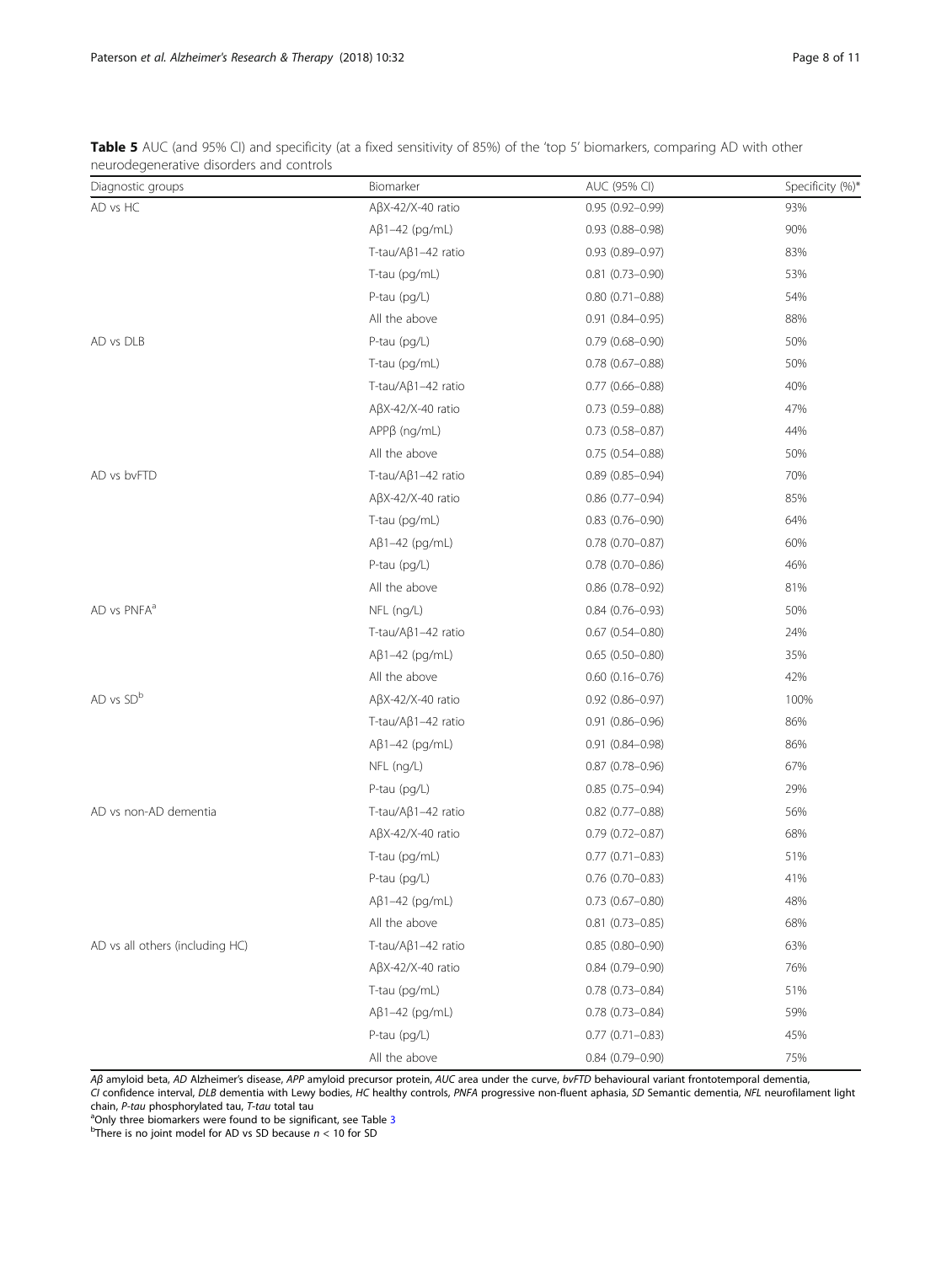<span id="page-8-0"></span>cases of PNFA due to AD, and PNFA with mixed AD pathology, and emphasizes the need for pathologyspecific biomarkers for the non-AD dementias.

While T-tau/Aβ1–42 ratio performed well in several of the disease group comparisons, neither T-tau nor Ptau was diagnostically useful alone, conferring specificities of at most 64%. CSF Aβ1–42 alone was relatively poor at distinguishing AD from other neurodegenerative disorders (except for SD), in line with other studies [[22](#page-10-0)]. Specificity was, however, consistently improved using the AβX-42/X-40 ratio  $[28-30]$  $[28-30]$  $[28-30]$  $[28-30]$  $[28-30]$ . AβX-40 is the most abundant soluble Aβ peptide and less likely than Aβ1–42 to aggregate, and thus incorporating both in a ratio may account for inter-individual physiological differences in amyloid processing [\[31](#page-10-0)]. AβX-42/ X-40 ratio performed at least as well as T-tau/Aβ1–42 ratio; adding T-tau to AβX-42/X-40 did not improve specificity, suggesting that the AβX-42/X-40 ratio alone may a reliable means of identifying brain amyloid deposition.

While the focus of the study was on differentiating AD from other dementias, a number of potentially interesting findings emerge from some of the more novel biomarkers. Our finding that NFL concentration was highest in SD is consistent with a number of previous studies [[32](#page-10-0)–[34](#page-10-0)]. NFL is thought to be a marker of large axonal neurodegeneration [[35](#page-10-0)] and is elevated in a number of non-AD diseases [[36](#page-10-0)–[38](#page-10-0)], particularly FTD and motor neurone disease [[39\]](#page-10-0). We found that the concentration of YKL-40 was elevated in AD compared to controls, in keeping with prior studies [[2,](#page-9-0) [40\]](#page-10-0). We did not find either APPα or APPβ to be useful in differentiating AD from controls.

This study has a number of caveats. We used clinical diagnosis based on a blinded independent assessment using contemporary clinical criteria to establish the diagnosis, rather than post-mortem confirmation of underlying pathology or pathologies. Very few CSF studies in dementia have pathological confirmation of diagnosis, and this is therefore a limitation of most work in the literature. However, we were able to confirm a definite pathological or genetic diagnosis in 26/245 subjects with dementia in the test cohort. In cases fulfilling clinical criteria for AD, approximately 10% had either pathological confirmation, genetic confirmation, or supportive amyloid imaging, with no false positive diagnoses. Similarly, bvFTD and SD diagnoses were supported by pathological confirmation in approximately 10% of cases with all having FTD pathology or mixed FTD/AD pathology.

There is not perfect concordance between clinical diagnosis and underlying pathology, and this varies considerably depending on the clinical syndrome. In patients diagnosed with probable AD, the sensitivity and specificity for underlying AD pathology are in the order of approximately 75% and 60%, respectively [\[41](#page-10-0)]. AD pathology is found in approximately 55% of cases of DLB [[42](#page-10-0)], approximately 40% of PNFA cases [[43](#page-10-0)], 5– 6% of bvFTD [\[44](#page-10-0)], and between 0 and 15% of SD cases [[19](#page-10-0), [45](#page-10-0), [46\]](#page-10-0). The results in this study are broadly consistent with these figures; indeed, the best specificity found for each group is strikingly similar to the proportion who would be expected not to have AD pathology at post mortem (SD 100%, bvFTD 85%, PNFA 50%, DLB 50%). This is therefore consistent with our interpretation that current biomarkers are good at distinguishing AD from syndromes that are not usually caused by AD (e.g. SD and bvFTD) but not from those commonly caused by AD (PNFA) or where there is AD co-pathology (DLB).

The number of samples in some groups was comparatively small, particularly in the rarer clinical syndromes, but are likely to represent the proportion of patients who might undergo diagnostic CSF examination. There is no optimal means of determining biomarker cutpoints [[12\]](#page-9-0), but we used a consistent and recommended method of fixing sensitivity at 85%. There was variability in the inter-plate variability depending on the analyte measured. While most assays achieved inter-day and inter-plate variability of  $< 10\%$ , we acknowledge that the inter-plate CV for the APP ELISA assays were > 10% and results should be interpreted with caution. Finally, while we used an extended CSF panel, this was not comprehensive and did not for example include neurogranin, which may have good specificity for AD [[47](#page-10-0)].

# Conclusions

Biomarkers in routine clinical use (particularly AβX-42/X-40 and T-tau/Aβ1–42 ratios) not only have utility in distinguishing AD from controls, but also from bvFTD and SD. These measures, and the other biomarkers tested, have less utility in differentiating AD from DLB and PNFA, likely reflecting varying degrees of AD (amyloid) pathology in these conditions. This study provides an evidence base for the use of CSF biomarkers for the differential diagnosis of AD, highlights the potential utility of the AβX-42/X-40 ratio, and shows that novel biomarkers specific for other non-AD disorders are required.

# Additional files

[Additional file 1:](https://doi.org/10.1186/s13195-018-0361-3) CSF assay methodology. (DOCX 17 kb)

[Additional file 2](https://doi.org/10.1186/s13195-018-0361-3) Table S1. Diagnostic accuracy of Aβ1–42, T-tau, T-tau/ Aβ1–42 ratio, P-tau, and AβX-42/X-40 ratio in test and validation cohorts based on pre-LP diagnostic classification and diagnostic accuracy in the pathologically or genetically defined sub-cohort. AD Alzheimer's disease, DLB dementia with Lewy bodies, bvFTD behavioural variant frontotemporal dementia, PNFA progressive non-fluent aphasia, SD Semantic dementia, HC healthy control. (DOCX 20 kb)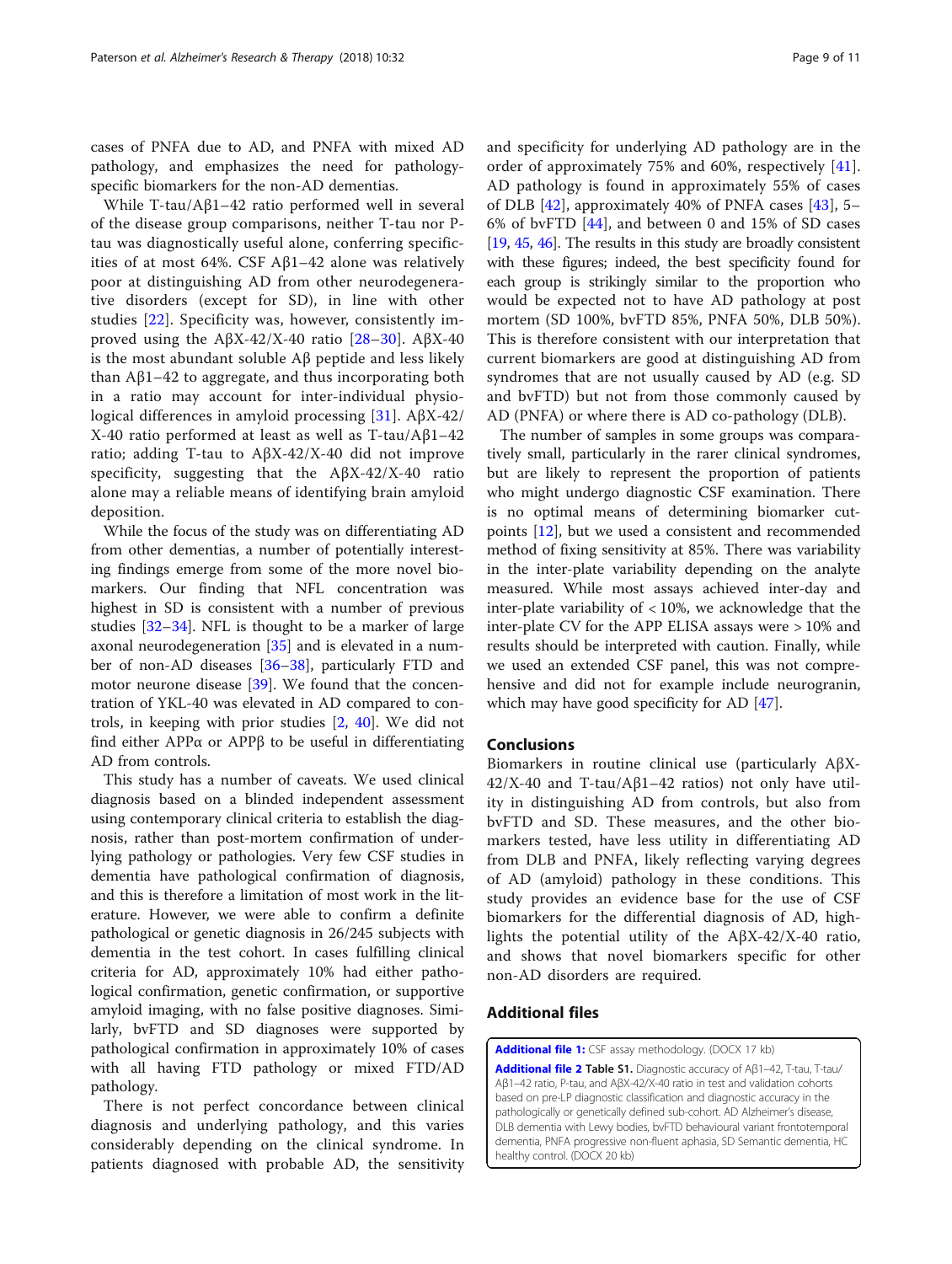# <span id="page-9-0"></span>Abbreviations

AD: Alzheimer's disease; AUC: Area under the curve; Aβ: Amyloid beta; bvFTD: Behavioural variant frontotemporal dementia; CSF: Cerebrospinal fluid; CV: Coefficients of variation; DLB: Dementia with Lewy bodies; FTD: Frontotemporal dementia; LP: Lumbar puncture; MCI: Mild cognitive impairment; MMSE: Mini-mental state examination; NFL: Neurofilament light chain; PCA: Posterior cortical atrophy; PNFA: Progressive non-fluent aphasia; Ptau: Phosphorylated tau; ROC: Receiver operating characteristic; sAPP: Soluble amyloid precursor protein; SD: Semantic dementia; T-tau, Total tau

#### Acknowledgements

We are grateful to the patients, their carers, and the control subjects who took part in the study. We acknowledge Dr. Tom Parker, Dr. Chris Lane, Dr. Ione Woollacott, Dr. Gargi Bannerjee, Dr. Camilla Clark, Dr. Colin Mahoney, and Dr. Natalie Ryan who undertook lumbar punctures.

## Funding

Sample collection and analysis was supported by the Swedish Research Council, Swedish State Support for Clinical Research, the Knut and Alice Wallenberg Foundation, the Torsten Söderberg Foundation, Frimurarestiftelsen, and Swedish Brain Foundation. The study was supported by the Wolfson Foundation and Alzheimer's Research UK. JMS, JDW and MPL are supported by the National Institute for Health Research University College London Hospital Biomedical Research Centre. JMS is supported by the Wolfson Foundation, Engineering and Physical Sciences Research Council (EP/J020990/1), Medical Research Council (CSUB19166), Alzheimer's Research UK (ARUK-Network 2012–6-ICE; ARUK-PG2014–1946), and the European Union's Horizon 2020 research and innovation programme (grant 666992). RWP is supported by an NIHR clinical lectureship.

#### Availability of data and materials

Available at the editor's request.

#### Authors' contributions

RWP designed the study with HZ and JMS, classified subjects, and wrote the first draft of the manuscript. The statistical analysis was carried out by TP, who also contributed to the manuscript, and RWP. CFS classified subjects and reviewed the manuscript. NKM, PSJW, CJM, MNR, JDW, and JDR collected data and reviewed the manuscript. JT, AJH, MF, MPL, AK, and MDC were involved in sample analysis and reviewed the manuscript. NCF, KB, JMN, and JMS made critical edits to the manuscript. JMS is the guarantor. All authors read and approved the final manuscript.

#### Authors' information

Not applicable.

#### Ethics approval and consent to participate

The study was conducted in accordance with relevant clinical research regulations, and with ethical approvals in place (Queen Square ethics committee approval reference numbers 13 LO 1155 and 12 LO 1504). Written informed consent was obtained from participants where appropriate.

# Consent for publication

Not applicable.

#### Competing interests

MNR reports consultancy fees from Servier and Merck, paid to the institution outside the submitted work. KB is co-founder of Brain Biomarker Solutions, a GU Holding-based platform company at the University of Gothenburg, and has served on Advisory Boards for IBL International and Roche Diagnostics and given lectures for Fujirebio Europe. NCF reports consultancy fees from Biogen, GSK, Sanofi, Novartis Pharma AG, Eli Lilly, Janssen Alzheimer's Immunotherapy, and Roche/Genentech paid to the institution. HZ is co-founder of Brain Biomarker Solutions in Gothenburg AB, a GU Venturebased platform company at the University of Gothenburg, Sweden. JMS has received research funding and PET tracer from AVID Radiopharmaceuticals (a wholly owned subsidiary of Eli Lilly), has consulted for Roche, Eli Lilly, Biogen, and Merck, has received royalties from Oxford University Press and Henry Stewart Talks, has given education lectures sponsored by Eli Lilly, and serves on a Data Safety Monitoring Committee for Axon Neuroscience SE outside the submitted work. The remaining authors declare that they have no competing interests.

# Publisher's Note

Springer Nature remains neutral with regard to jurisdictional claims in published maps and institutional affiliations.

#### Author details

<sup>1</sup> Dementia Research Centre, UCL Institute of Neurology, 8-11 Queen Square, London WC1N 3BG, UK. <sup>2</sup>Lila Weston Institute, UCL Institute of Neurology, London, UK. <sup>3</sup>Department of Medical Statistics, London School of Hygiene & Tropical Medicine, London, UK. <sup>4</sup>Department of Molecular Neuroscience, Institute of Neurology, UCL, London, UK.<sup>5</sup> Department of Neuroimmunology National Hospital for Neurology and Neurosurgery, Queen Square, London, UK. <sup>6</sup>Department of Psychiatry and Neurochemistry, Institute of Neuroscience and Physiology, The Sahlgrenska Academy at University of Gothenburg, Sahlgrenska University Hospital, Mölndal, Sweden. <sup>7</sup>Clinical Neurochemistry Laboratory, Sahlgrenska University Hospital, Mölndal, Sweden.

## Received: 14 April 2017 Accepted: 22 February 2018 Published online: 20 March 2018

#### References

- Shaw LM, Vanderstichele H, Knapik-Czajka M, Clark CM, Aisen PS, Petersen RC, Blennow K, Soares H, Simon A, Lewczuk P, et al. Cerebrospinal fluid biomarker signature in Alzheimer's disease neuroimaging initiative subjects. Ann Neurol. 2009;65:403–13.
- 2. Olsson B, Lautner R, Andreasson U, Ohrfelt A, Portelius E, Bjerke M, Holtta M, Rosen C, Olsson C, Strobel G, et al. CSF and blood biomarkers for the diagnosis of Alzheimer's disease: a systematic review and meta-analysis. Lancet Neurol. 2016;15:673–84.
- 3. McKhann GM, Knopman DS, Chertkow H, Hyman BT, Jack CR Jr, Kawas CH, Klunk WE, Koroshetz WJ, Manly JJ, Mayeux R, et al. The diagnosis of dementia due to Alzheimer's disease: recommendations from the National Institute on Aging-Alzheimer's Association workgroups on diagnostic guidelines for Alzheimer's disease. Alzheimers Dement. 2011;7:263–9.
- 4. Dubois B, Feldman HH, Jacova C, Hampel H, Molinuevo JL, Blennow K, DeKosky ST, Gauthier S, Selkoe D, Bateman R, et al. Advancing research diagnostic criteria for Alzheimer's disease: the IWG-2 criteria. Lancet Neurol. 2014;13:614–29.
- 5. Wiltfang J, Esselmann H, Bibl M, Hull M, Hampel H, Kessler H, Frolich L, Schroder J, Peters O, Jessen F, et al. Amyloid beta peptide ratio 42/40 but not A beta 42 correlates with phospho-Tau in patients with low- and high-CSF A beta 40 load. J Neurochem. 2007;101:1053–9.
- 6. Dumurgier J, Schraen S, Gabelle A, Vercruysse O, Bombois S, Laplanche JL, Peoc'h K, Sablonniere B, Kastanenka KV, Delaby C, et al. Cerebrospinal fluid amyloid-beta 42/40 ratio in clinical setting of memory centers: a multicentric study. Alzheimers Res Ther. 2015;7:30.
- 7. McKeith IG. Consensus guidelines for the clinical and pathologic diagnosis of dementia with Lewy bodies (DLB): report of the Consortium on DLB International Workshop. J Alzheimers Dis. 2006;9:417–23.
- 8. Rascovsky K, Hodges JR, Knopman D, Mendez MF, Kramer JH, Neuhaus J, van Swieten JC, Seelaar H, Dopper EG, Onyike CU, et al. Sensitivity of revised diagnostic criteria for the behavioural variant of frontotemporal dementia. Brain. 2011;134:2456–77.
- 9. Gorno-Tempini ML, Hillis AE, Weintraub S, Kertesz A, Mendez M, Cappa SF, Ogar JM, Rohrer JD, Black S, Boeve BF, et al. Classification of primary progressive aphasia and its variants. Neurology. 2011;76:1006–14.
- 10. Paterson RW, Toombs J, Slattery CF, Nicholas JM, Andreasson U, Magdalinou NK, Blennow K, Warren JD, Mummery CJ, Rossor MN, et al. Dissecting IWG-2 typical and atypical Alzheimer's disease: insights from cerebrospinal fluid analysis. J Neurol. 2015;262(12):2722–30.
- 11. Rubin RLaD. Statistical analysis with missing data. Hoboken: Wiley; 2002.
- 12. Bartlett JW, Frost C, Mattsson N, Skillback T, Blennow K, Zetterberg H, Schott JM. Determining cut-points for Alzheimer's disease biomarkers: statistical issues, methods and challenges. Biomark Med. 2012;6:391–400.
- 13. The Ronald and Nancy Reagan Research Institute of the Alzheimer's Association and NIoAWG. Consensus report of the Working Group on: "Molecular and Biochemical Markers of Alzheimer's Disease". The Ronald and Nancy Reagan Research Institute of the Alzheimer's Association and the National Institute on Aging Working Group. Neurobiol Aging. 1998;19:109–16.
- 14. Duits FH, Teunissen CE, Bouwman FH, Visser PJ, Mattsson N, Zetterberg H, Blennow K, Hansson O, Minthon L, Andreasen N, et al. The cerebrospinal